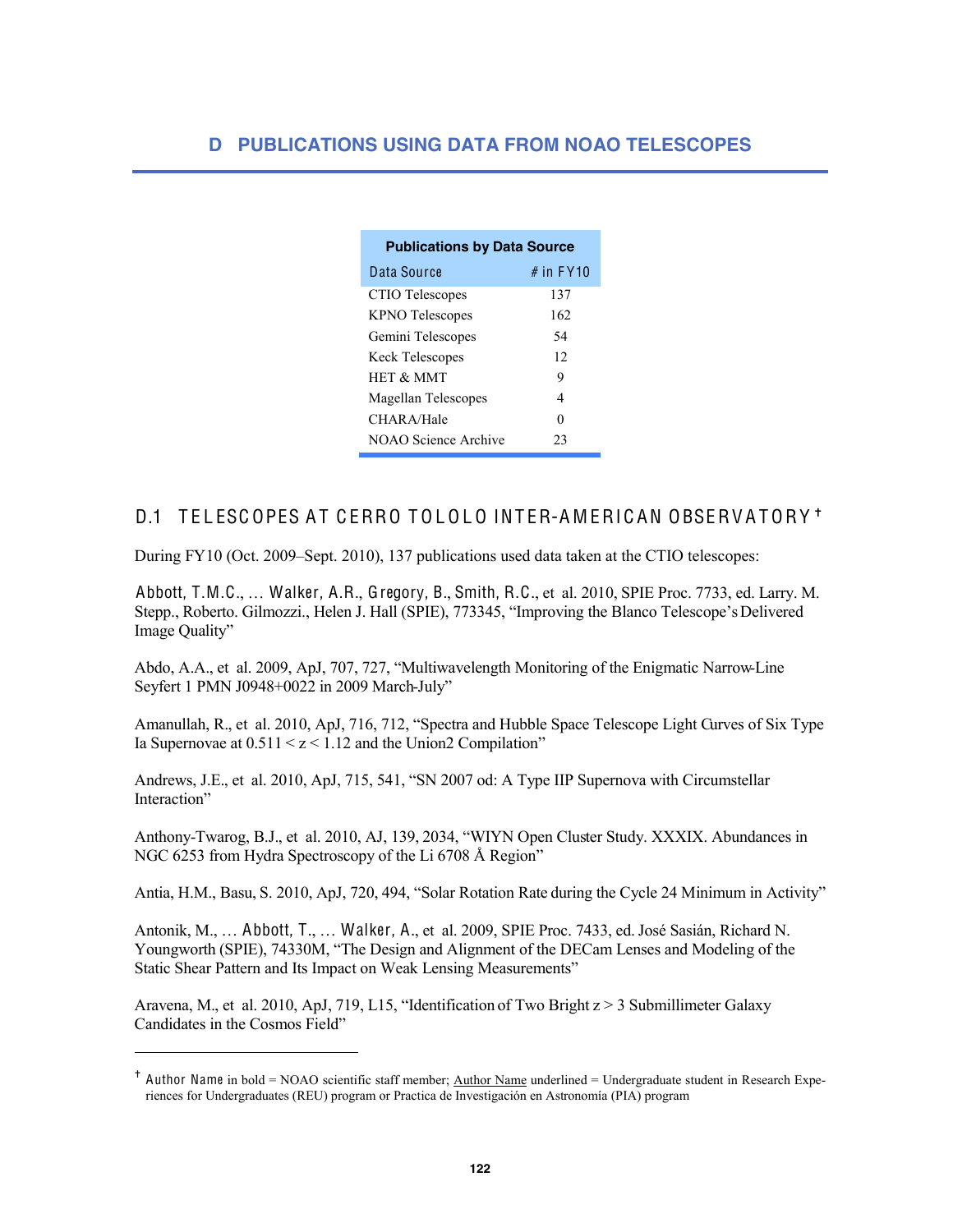Aravena, M., et al. 2010, ApJ, 708, L36, "Environment of Mambo Galaxies in the Cosmos Field"

Audard, M., et al. 2010, A&A, 511, A63, "A Multi-wavelength Study of the Young Star V1118 Orionis in Outburst"

Batista, V., et al. 2009, A&A, 508, 467, "Mass Measurement of a Single Unseen Star and Planetary Detection Efficiency for OGLE 2007-BLG-050"

Battinelli, P., Demers, S. 2010, PASP, 122, 144, "Multiband Photometry of V725 Sagittarii"

Bayless, A.J., Robinson, E.L., Hynes, R.I., Ashcraft, T.A. 2010, ApJ, 709, 251, "The Structure of the Accretion Disk in the Accretion Disk Corona X-Ray Binary 4U 1822-371 at Optical and Ultraviolet Wavelengths"

Bennett, D.P., et al. 2010, ApJ, 713, 837, "Masses and Orbital Constraints for the OGLE-2006-BLG-109Lb,c Jupiter/Saturn Analog Planetary System"

Birlan, et al. 2010, A&A. 511, A40, "More than 160 Near Earth Asteroids Observed in the EURONEAR Network"

Bono, G., ... Walker, A.R., et al. 2010, PASP, 122, 651, "On the Stellar Content of the Carina Dwarf Spheroidal Galaxy"

Bono, G., ... Walker, A.R., et al. 2010, ApJ, 708, L74, "On a New Near-Infrared Method to Estimate the Absolute Ages of Star Clusters: NGC 3201 as a First Test Case"

Boss, A.P., et al. 2009, PASP, 121, 1218, "The Carnegie Astrometric Planet Search Program"

Boudreault, S., Bailer-Jones, C.A.L. 2009, ApJ, 706, 1484, "A Constraint on Brown Dwarf Formation via Ejection: Radial Variation of the Stellar and Substellar Mass Function of the Young Open Cluster IC 2391"

Brun, A.S., Antia, H.M., Chitre, S.M. 2010, A&A, 510, A33, "Is the Solar Convection Zone in Strict Thermal Wind Balance?"

Brusa, M., ... Kartaltepe, J., et al. 2010, ApJ, 716, 348, "The XMM-NEWTON Wide-Field Survey in the Cosmos Field (XMM-Cosmos): Demography and Multiwavelength Properties of Obscured and Unobscured Luminous Active Galactic Nuclei"

Burke, D.L., ... Claver, C., ... Saha, A., ... Smith, R.C., et al. 2010, ApJ, 720, 811, "Precision Determination of Atmospheric Extinction at Optical and Near-Infrared Wavelengths"

Burke, D.L., ... Smith, R.C., et al. 2010, SPIE Proc. 7737, ed. D.R. Silva, A. Peck, B.T. Soifer (SPIE), 77371D, "Calibration of the LSST Instrumental and Atmospheric Photometric Passbands"

Cargile, P.A., James, D.J. 2010, AJ, 140, 677, "Employing a New, BVIc Photometric Survey of IC4665 to Investigate the Age of this Young Open Cluster"

Chandar, R., Fall, S., Whitmore, B.C. 2010, ApJ, 711, 1263, "New Tests for Disruption Mechanisms of Star Clusters: the Large and Small Magellanic Clouds"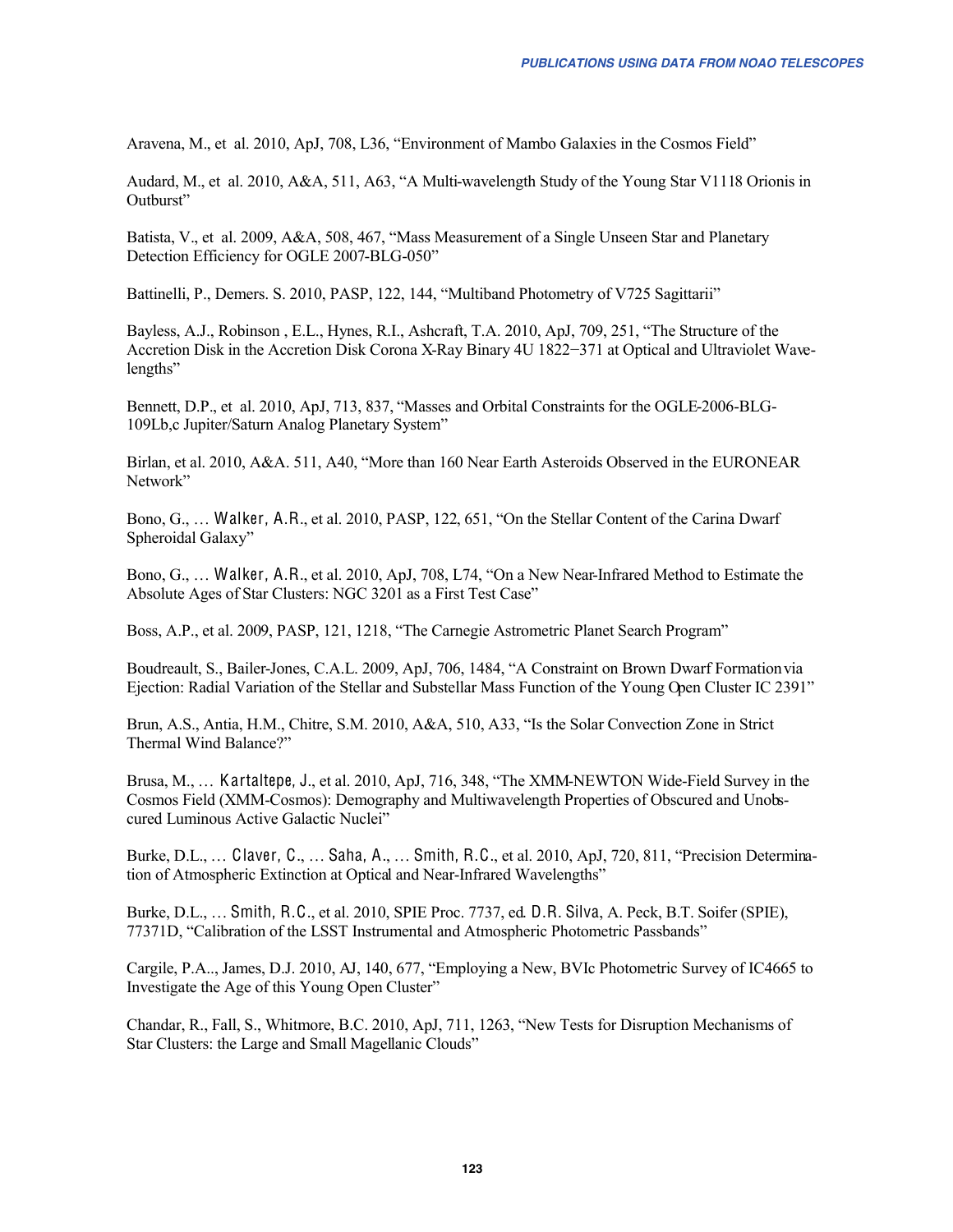Chatterjee, P., Antia, H.M. 2009, ApJ, 707, 208, "Solar Flows and Their Effect on Frequencies of Acoustic Modes"

Cid Fernandes, R., Gonzalez, R.M. 2010, MNRAS, 403, 780, "Testing Spectral Models for Stellar Popuhtion with Star Clusters-I. Methodology"

Clem, J.L., Landolt, A.U. 2010, PASP, 122, 27, "The Eclipsing Binary PG 1323-086A (GSC  $05544 - 00493$ "

Cobb, B.E., et al. 2010, ApJ, 718, L150, "Discovery of SN 2009nz Associated with GRB 091127"

Collazzi, A.C., et al. 2009, AJ, 138, 1846, "The Behavior of Novae Light Curves before Eruption"

Corbet, U.H.D., Pearlman., A.B., Buxton, M., Levine, A.M. 2010, ApJ, 719, 979, "Properties of the 24 Day Modulation in GX 13+1 from Near-Infrared and X-Ray Observations"

Davidson Jr., J.W., Baptista, B.J., Horch, E.P., Franz, O., van Altena, W.F. 2009, AJ, 138, 1354, "A Photometric Analysis of Seventeen Binary Stars Using Speckle Imaging"

Davis, C.J., Gell, R., Khanzadyan, T., Smith, M.D., Jenness, T. 2010, A&A, 511, A24, "A General Catalogue of Molecular Hydrogen Emission-Line Objects (MHOs) in Outflows from Young Stars"

De Propris, R., Rich, R.M., Mallery, R.C. Howard, C.D. 2010, ApJ, 714, L249, "A Radial Velocity and Calcium Triplet Abundance Survey of Field Small Magellanic Cloud Giants"

De Propis, R., Christlein, D. 2009, Astronomische Nachrichten, 330, 943, "A Composite K-Band Luminosity Function for Cluster Galaxies"

Desai, K.M., et al. 2010, AJ, 140, 584, "Supernova Remnants and Star Formation in the Large Magellanic Cloud"

Dessart, L., Hillier, D.J. 2010, MNRAS, 405, 2141, "Supernova Radiative-Transfer Modeling: A New Approach Using Non-Local Thermodynamic Equilibrium and Full Time Dependence"

Diehl, H.T., Abbott, T.M.C., ... Walker, A., et al. 2010, SPIE Proc. 7735, ed. I. McLean, S. Ramsay, H. Takami (SPIE), 77353I, "Testing the Dark Energy Camera on a Telescope Simulator"

Elias-Rosa, N., et al. 2010, ApJ, 714, L254, "The Massive Progenitor of the Type II-Linear Supernova  $2009kr$ 

Elias-Rosa, N., et al. 2009, ApJ, 706, 1174, "On the Progenitor of the Type II-Plateau SN 2008cn in NGC  $4603"$ 

Els, S.G., Abbott, T.M.C., ... Berdja, A., et al. 2010, SPIE Proc. 7733, ed. L.M. Stepp, R. Gilmozzi, Helen J. Hall (SPIE), 77333X, "Monitoring of the Environmental Conditions inside the Dome of the 4m Telescope at CTIO"

Estrada, J., ... Abbott, T., ... Walker, A., et al. 2010, SPIE Proc. 7735, ed. I. McLean, S. Ramsay, H. Takami (SPIE), 77351R, "Focal Plane Detectors for Dark Energy Camera (DECam)"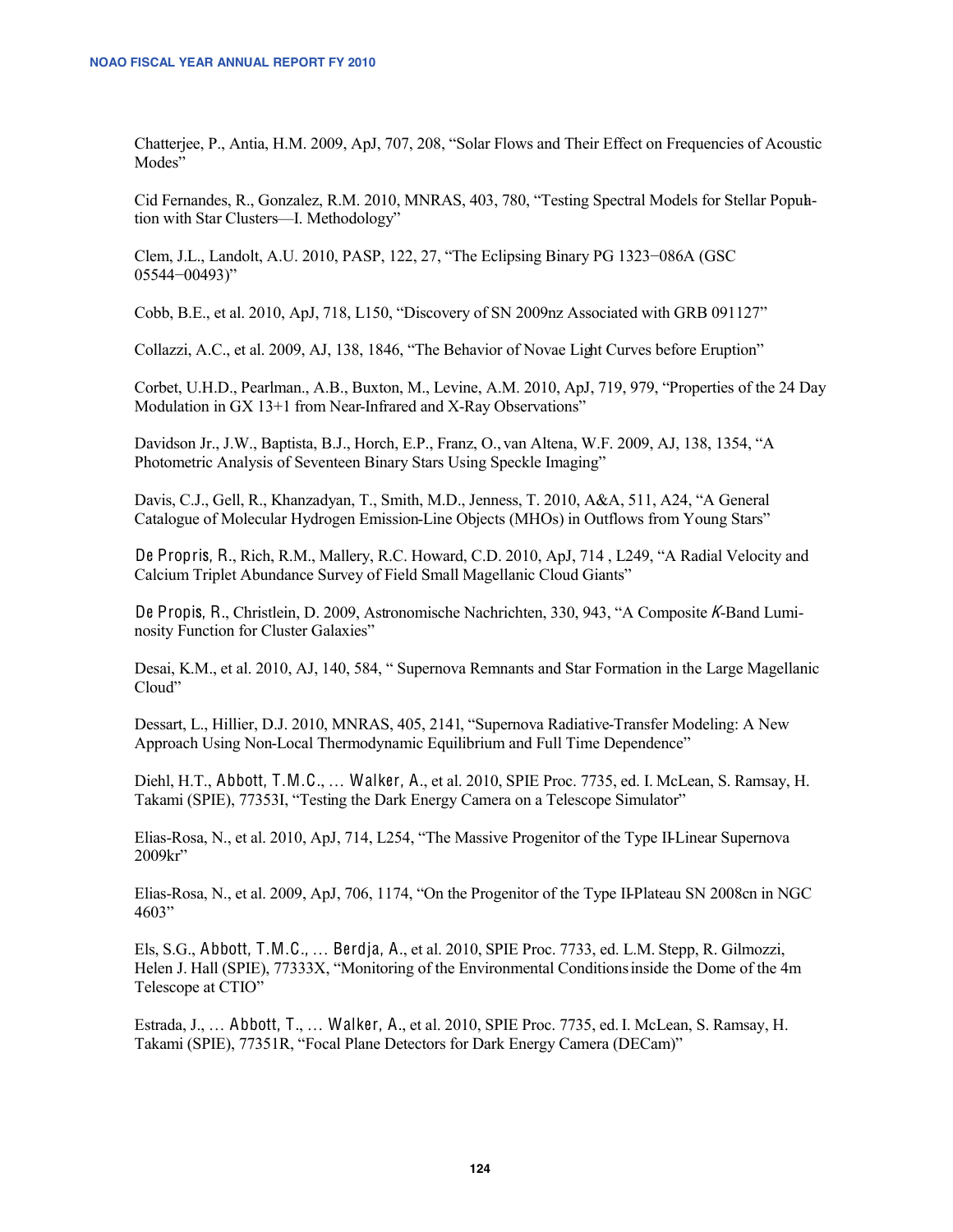Faúndez-Abans, M., Fernandes, I.F., de Oliveira-Abans, M., Poppe, P.C.R., Martin, V.A.F. 2009, A&A, 507, 1303, "The Ring Galaxy HRG 54 103: A First Study"

Fekel, F.C., Hinkle, K.H., Joyce, R.R., Wood, P.R. 2010, AJ, 139, 1315, "Infrared Spectroscopy of Symbiotic Stars. VIII. Orbits for Three S-Type Systems AE Arae, Y Coronae Australis, and SS 73-147"

Finch, C.T., Zacharias, N., Wycoff, G.L. 2010, AJ, 139, 2200, "UCAC3: Astrometric Reductions"

Fingerhut, R.L., et al. 2010, ApJ, 716, 792, "Deep K<sub>s</sub>-Near-Infrared Surface Photometry of 80 Dwarf Irregular Galaxies in the Local Volume"

Flaugher, B.L., Abbott, T.M.C., ... Smith, R.C., ... Walker, A.R., et al. 2010, SPIE Proc. 7735, ed. I. McLean, S. Ramsay, H. Takami (SPIE), 77350D, "Status of the Dark Energy Survey Camera (DECam) Project"

Fleener, C.E., Payne, J.T., Chu, Y-H., Chen, C.-H.R., Gruendl, R.A., 2010, AJ, 139, 158, "Massive Star Formation in NGC 2074"

Fouqué, P., et al. 2010, A&A, 518, A51, "OGLE 2008-BLG-290: An Accurate Measurement on the Limb Darkening of a Galactic Bulge K Giant Spatially Resolved by Microlensing"

Gamen, R.C., Fernández-Lajús, E., Niemela, V.S., Barbá, R.H. 2009, A&A, 506, 1269, "The Massive Wolf-Rayet Binary LSS 1964 (=WR 29). II. The *V* Light Curve"

Garg, A., ... Olsen, K., et al. 2010, AJ, 140, 328, "High-Amplitude  $\delta$ -Scutis in the Large Magellanic Cloud"

Gelino, D.M., Gelino, C.R., Harrison, T.E. 2010, ApJ, 718, 1, "SPITZER Observations of Black Hole Low-Mass X-Ray Binaries: Assessing the Non-Stellar Infrared Component"

Gilbert, A.M., Wiegert, P.A., Unda-Sanzana, E., Vaduvescu, O. 2010, MNRAS, 401, 2399, "Spectroscopic Observations of New Oort Cloud Comet 2006 VZ13 and Four Other Comets"

Goddard, O.E., Kennicutt, R.C., Ryan-Weber, E.V. 2010, MNRAS, 405, 2791, "On the Nature of Star Formation at Large Galactic Radii"

Gonzalez Hernández, I., Howe, R., Komm, R., Hill, F. 2010, ApJ, L16, "Meridional Circulation during the Extended Solar Minimum: Another Component of the Torsional Oscillation?"

Green, P.J., et al. 2010, ApJ, 710, 1578, "SDSS J1254+0846: A Binary Quasar Caught in the Act of Merging"

Grouchy, R.D., Buta, R.J., Salo, H., Laurikainen, E. 2010, AJ, 139, 2465, "Ring Star Formation Rates in Barred and Nonbarred Galaxies"

Guaita, L, et al. 2010, ApJ, 714, 255, "Lyo-Emitting Galaxies at  $z = 2.1$  in ECDF-S: Building Blocks of **Typical Present-Day Galaxies?"** 

Guijarro, A., et al. 2010, A&A, 519, A53, "Near-Infrared and Optical Observations of Galactic Warps: A Common, Unexplained Feature of Most Discs"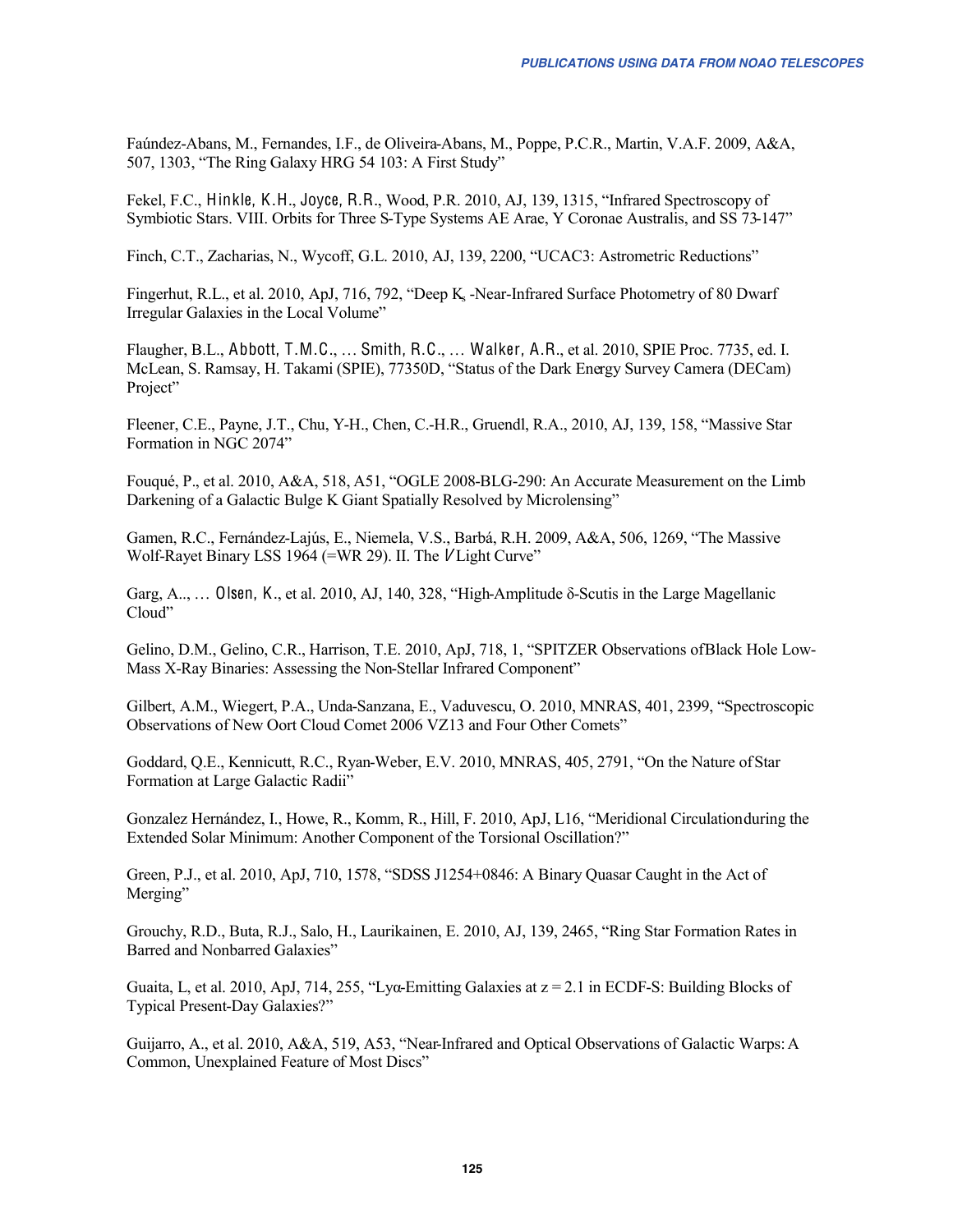Hägele, G.F., et al. 2010, MNRAS, 406, 1675, "Subarcsecond Radio Continuum Mapping in and around the Spiral Galaxy NGC 3351 Using MERLIN"

Hatsukade, B., et al. 2010, ApJ, 711, 974, "Unveiling the Nature of Submillimeter Galaxy SXDF 850.6"

Hillwig, T.C., Bond, H.E., Afsar, M., De Marco, O. 2010, AJ, 140, 319, "Binary Central Stars of Planetary Nebulae Discovered through Photometric Variability. II. Modeling the Central Stars of NGC 6026 and NGC 6337"

Honscheid, K., et al. 2010, SPIE Proc. 7740, ed. N.M. Radziwill, A. Bridger (SPIE), 77401K, "The DECam Data Acquisition and Control System"

Howell, P.J., Brainerd, T.G. 2010, MNRAS, 407, 891, "Galaxy-Galaxy Lensing by Non-Spherical Haloes -I. Theoretical Considerations"

Hsieh, H.H., et al. 2010, MNRAS, 403, 363, "The Return of Activity in Main-Belt Comet 133P/Elst-Pizarro"

Hsieh, H.H. 2009, A&A, 505, 1297, "The Hawaii Trails Project: Comet-Hunting in the Main Asteroid Belt"

Ilbert, O., et al. 2010, ApJ, 709, 644, "Galaxy Stellar Mass Assembly between  $0.2 < z < 2$  from the S-Cosmos Survey"

Janczak, J., et al. 2010, ApJ, 711, 731, "Sub-Saturn Planet MOA-2008-BLG-310Lb: Likely to Be in the Galactic Bulge"

Kann, D.A., et al. 2010, ApJ, 720, 1513, "The Afterglows of SWIFT-Era Gamma-Ray Bursts. I. Comparing Pre-SWIFT and SWIFT-Era Long/Soft (Type II) GRB Optical Afterglows"

Karachik, N.V., Pevtsov, A.A., Abramenko, V.I. 2010, ApJ, 714, 1672, "Formation of Coronal Holes on the Ashes of Active Regions"

Kocevski, D., et al. 2010, MNRAS, 404, 963, "Limits on Radioactive Powered Emission Associated with a Short-Hard GRB 070724A in a Star-Forming Galaxy"

Krisciuna, K., ... Cartier, R., ... Knox, E., et al. 2009, AJ, 138, 1584, "The Fast Declining Type Ia Supernova 2003gs, and Evidence for a Significant Dispersion in Near-Infrared Absolute Magnitudes of Fast Decliners at Maximum Light"

Krisciunas, K., Bogglio, H., Sanhueza, P., Smith, M.G. 2010, PASP, 122, 373, "Light Pollution at High Zenith Angles, as Measured at Cerro Tololo Inter-American Observatory"

Kubik, D., ... Abbott, T., ... Walker, A., et al. 2010, SPIE Proc. 7735, ed. I. McLean, S. Ramsay, H. Takami (SPIE), 77355C, "Automated Characterization of CCD Detectors for DECam"

Lahav, O., Kiakotou, A., Abdalla, F.B., Blake, C. 2010, MNRAS, 405, 168, "Forecasting Neutrino Masses from Galaxy Clustering in the Dark Energy Survey Combined with the Planck Measurements"

Larsen, J.A., Cabanela, J.E., Humphreys, R.M., Haviland, A. 2010, AJ, 139, 348, "Mapping the Asymmetric Thick Disk. I. A Search for Triaxiality"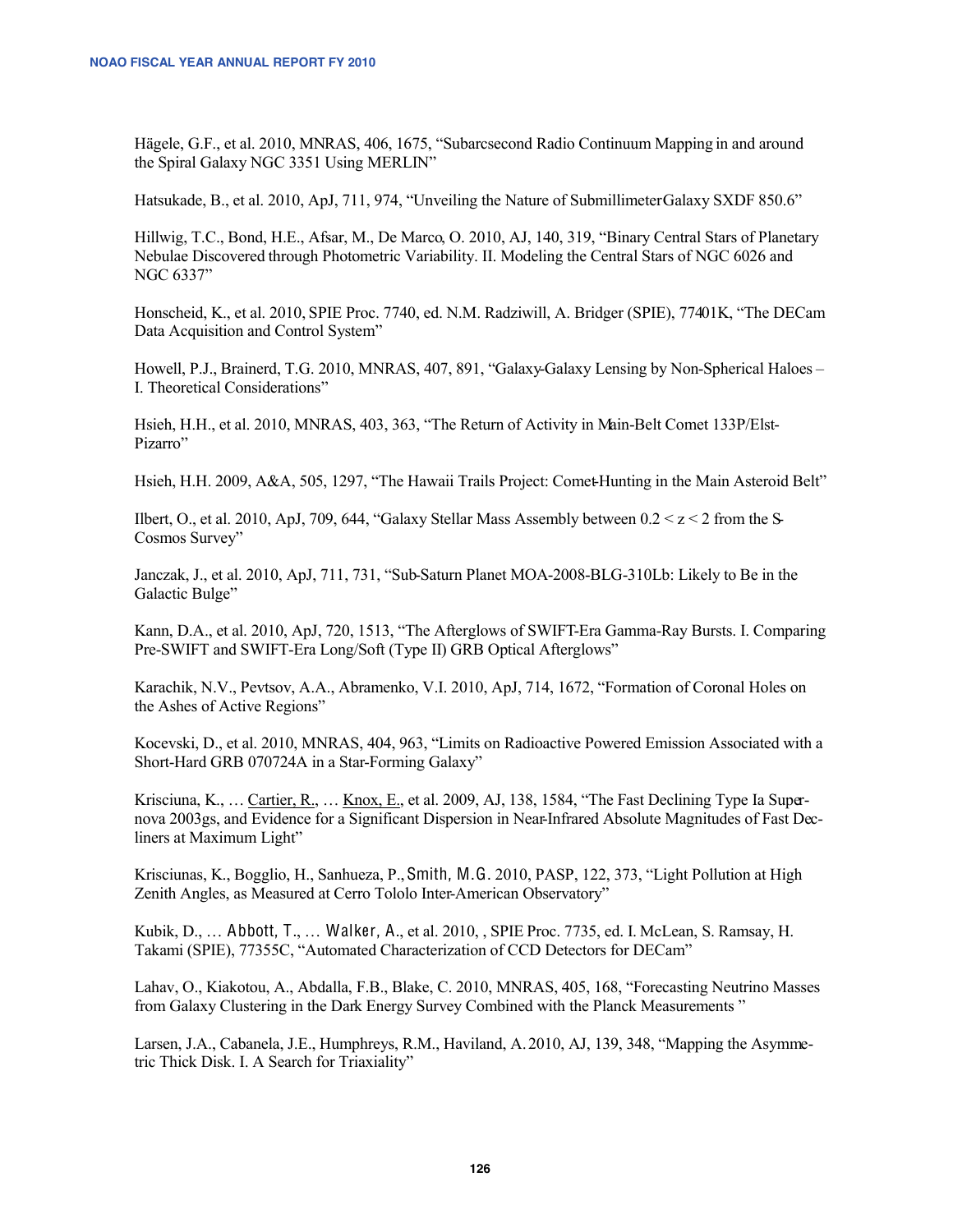Leauthaud, A., et al. 2010, ApJ, 709, 97, "A Weak Lensing Study of X-ray Groups in the Cosmos Survey: Form and Evolution of the Mass-Luminosity Relation"

Leloudas, G., et al. 2009, A&A, 505, 265, "The Normal Type Ia SN 2003hy Out to Very Late Phases"

Looper, D.L., et al. 2010, ApJ, 714, 45, "The Enigmatic Young, Low-Mass Variable TWA 30"

Martin, E.L., et al. 2010, A&A, 517, A53, "Spectroscopic Characterization of 78 DENIS Ultracool Dwarf Candidates in the Solar Neighborhood and the Upper Scorpii OB Association"

Masetti, N., et al. 2010, A&A, 519, A96, "Unveiling the Nature of INTEGRAL Objects through Optical Spectroscopy. VIII. Identification of 44 Newly Detected Hard X-ray Sources"

Mason, B.D., Hartkopf, W.I., McAlister, H.A. 2010, AJ, 140, 242, "Binary Star Orbits. III. Revisiting the Remarkable Case of Tweedledum and Tweedledee"

Mason, B.D., Hartkopf, W.I., Tokovinin, A. 2010, AJ, 140, 735, "Binary Star Orbits. IV. Orbits of 18 Southern Interferometric Pairs"

Meurer, G.R., ... Smith, R.C., et al. 2010, ApJ, 695, 765, "Evidence for a Nonuniform Initial Mass Function in the Local Universe"

Milingo, J.B., Kwitter, K.B., Henry, R.B.C., Souza, S. 2010, ApJ, 711, 619, "Alpha Element Abundances in a Large Sample of Galactic Planetary Nebulae"

Muñoz-Mateos, J.C., et al. 2009, ApJ, 703, 1569, "Radial Distribution of Stars, Gas and Dust in Sings Galaxies. I. Surface Photometry and Morphology"

Nemec, J.M., ... Walker, A.R., et al. 2009, AJ, 138, 1310, "Variable Stars in the Large Magellanic Cloud Globular Cluster NGC 2257. I. Results Based on 2007–2008 B. VPhotometry"

Neugent, K.F., et al. 2010, ApJ, 719, 1784, "Yellow Supergiants in the Small Magellanic Cloud: Putting Current Evolutionary Theory to the Test"

O'Dell, C.R., Goss, W.M. 2009, AJ, 138, 1235, "Scattered Nebular Light in the Extended Orion Nebula"

Ocvirk, P. 2010, ApJ, 709, 88, "Fake Star Formation Bursts: Blue Horizontal Branch Stars Masquerade as Young Massive Stars in Optical Integrated Light Spectroscopy"

Olivares E., F., ... Matheson, T., et al. 2010, ApJ, 715, 833, "The Standardized Candle Method for Type II Plateau Supernovae"

Palmeirim, P.M., Yun, J.L. 2010, A&A, 510, A51, "Young Stars and Reflection Nebulae Near the Lower 'Edge' of the Galactic Molecular Disc"

Parisi, P., et al. 2009, A&A, 507, 1345, "Accurate Classification of 17 AGNs Detected with Swift/BAT"

Park, H.S., et al. 2010, ApJ, 709, 377, "The Globular Cluster System of the Virgo Giant Elliptical Galaxy NGC 4636. I. Subaru/Faint Object Camera and Spectrograph Spectroscopy and Database"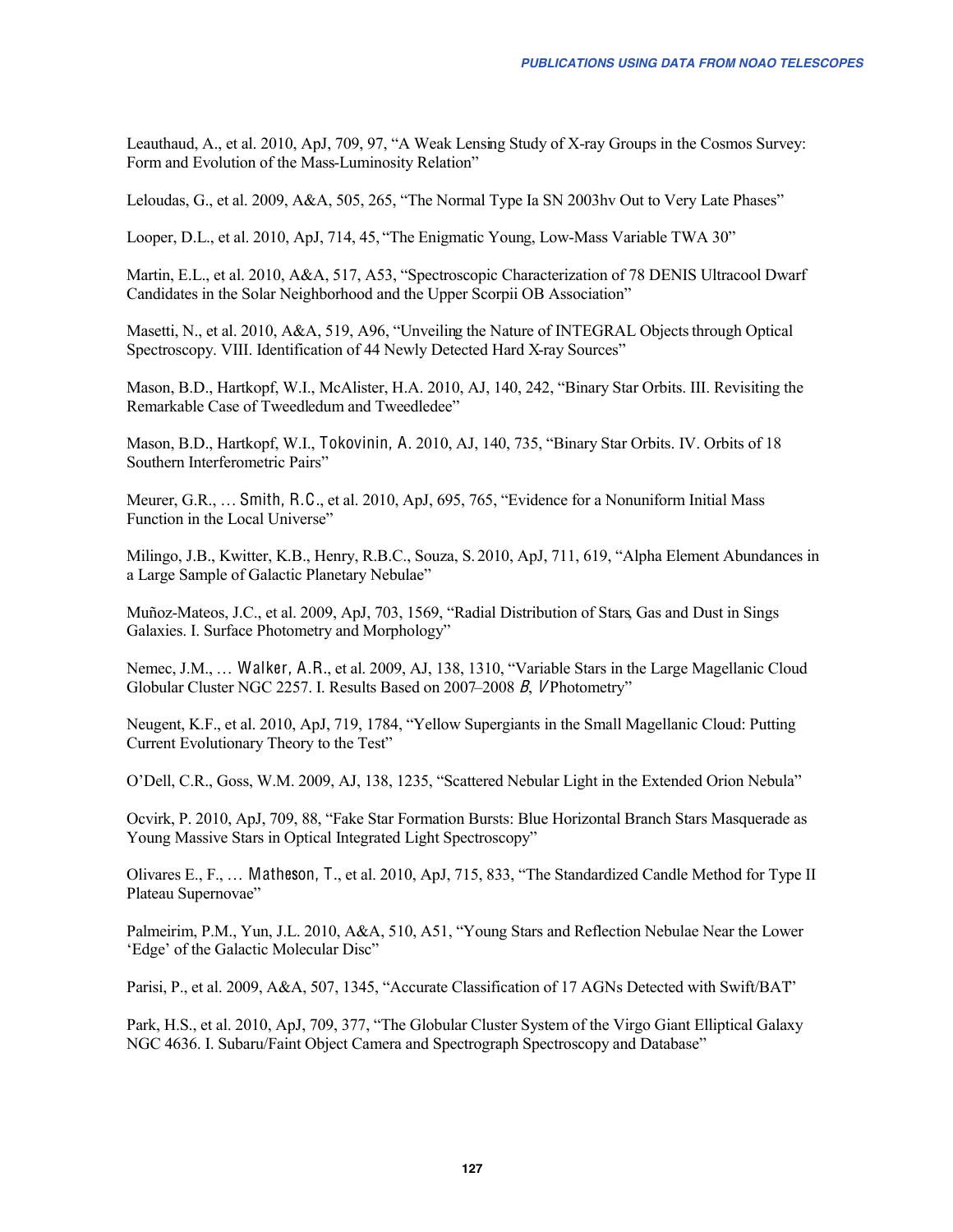Piatti, A.E., Clariá, J.J., Ahumada, A.V. 2010, MNRAS, 402, 2720, "New Fundamental Parameters of the Galactic Open Clusters Berkeley 26, Czernik 27, Melotte 72, NGC 2479 and BH 37"

Piatti, A.E., Clariá, J.J., Ahumada, A.V. 2010, PASP, 122, 516, "Hogg 12 and NGC 3590: A New Open Cluster Binary System Candidate"

Piatti, A.E., Clariá, J.J., Ahumada, A.V. 2010, PASP, 122, 288, "NGC 2309: A Relatively Young Open Cluster Projected onto a Random Stellar Concentration"

Pierce, C.M., Lotz, J.M., et al. 2010, MNRAS, 405, 718, "The Effects of an Active Galactic Nucleus on Host Galaxy Colour and Morphology Measurements"

Probst, R.G., Abbott, T.M., ... Gregory, B., et al. 2010, SPIE Proc. 7735, ed. I. McLean, S. Ramsay, H. Takami (SPIE), 77353Z, "There and Back Again: Sharing a Major Instrument between Hemispheres"

Regnault, N., et al. 2009, A&A, 506, 999, "Photometric Calibration of the Supernova Legacy Survey Fields"

Reinard, A.A., Henthorn, J., Komm, R., Hill, F. 2010, ApJ, 710, L21, "Evidence that Temporal Changes in Solar Subsurface Helicity Precede Active Region Flaring"

Ribeiro, T., Kafka, S., Baptista, R., Tappert, C. 2010, AJ, 139, 1106, "Activity on the M Star of OS Vir"

Rice, E.L., Faherty, J.K., Cruz, K.L. 2010, ApJ, 715, L165, "The Lowest-Mass Member of the B Pictoris Moving Group"

Richard, J., et al. 2010, MNRAS, 404, 325, "LoCuSS: First Results from Strong Lensing Analysis of 20 Massive Galaxy Clusters at  $z = 0.2$ "

Richardson, N.D., et al. 2010, AJ, 139, 1534, "The H $\alpha$  Variations of  $\eta$  Carinae during the 2009.0 Spectroscopic Event"

Riedel, A.R., ... Subasavage, J.P., et al. 2010, AJ, 140, 897, "The Solar Neighborhood. XXII. Parallax Results from the CTIOPI 0.9 m Program: Trigonometric Parallaxes of 64 Nearby Systems with  $0''.5 \leq \mu \leq 1''.0 \text{ yr}^{-1''}$ 

Robberto, M., et al. 2010, AJ, 139, 950, "A Wide-Field Survey of the Orion Nebula Cluster in the Near-Infrared"

Schaefer, B.E., Collazzi, A.C. 2010, AJ, 139, 1831, "Novae with Long-Lasting Supersoft Emission that Drive a High Accretion Rate"

Schaefer, B.E., Pagnotta, A., Shara, M.M. 2010, ApJ, 708, 381, "The Nova Shell and Evolution of the Recurrent Nova T Pyxidis"

Schlieder, J.E., Lépine, S., Simon, M. 2010, AJ, 140, 119, " $\beta$  Pictoris and AB Donadus Moving Groups: Likely New Low-Mass Members"

Schumacher, G., ... Abbott, T.M.C., et al. 2010, SPIE Proc. 7740, ed. N.M. Radziwill, A. Bridger (SPIE), 77402H, "The Blanco Telescope TCS Upgrade"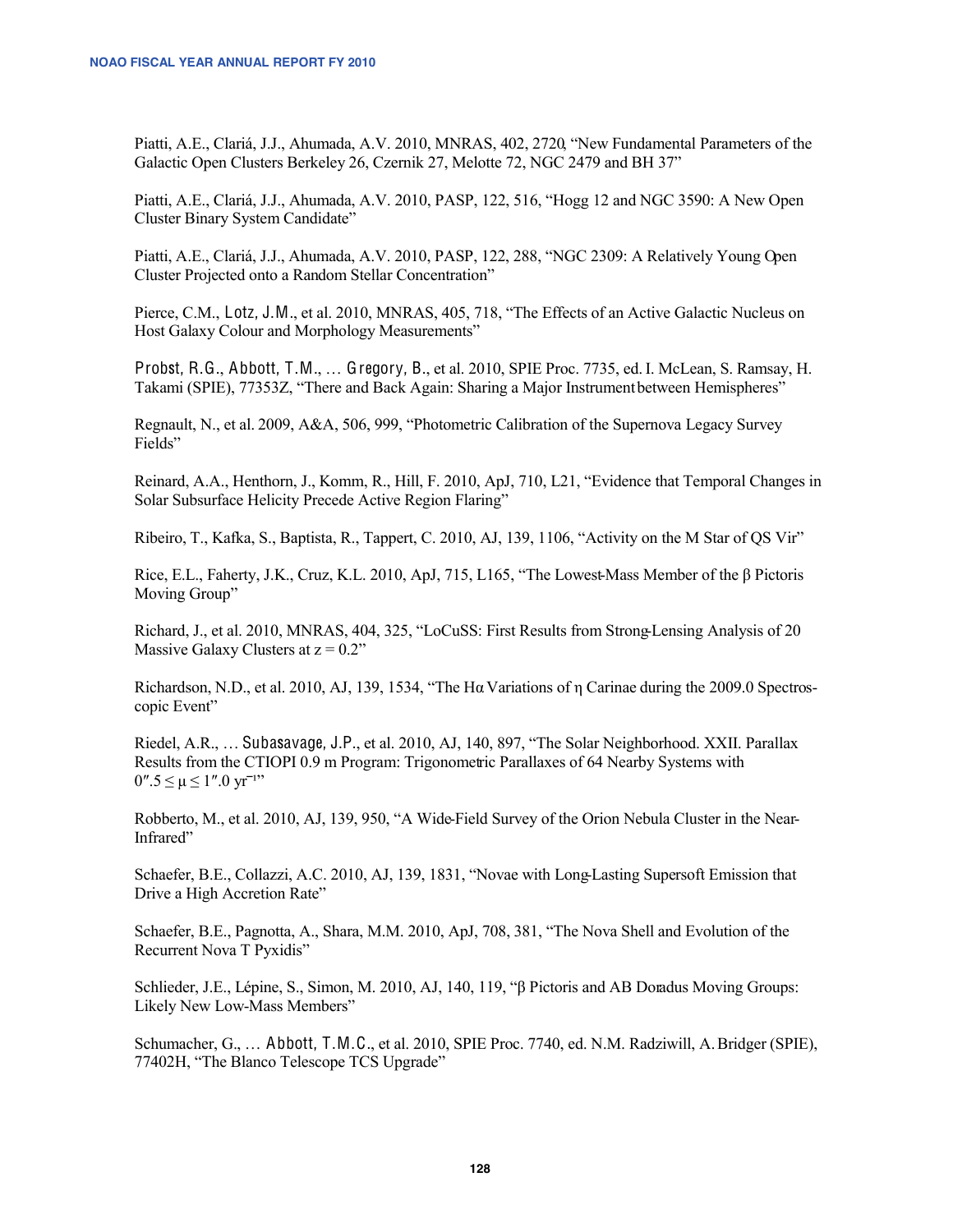Schwab, C., Spronck, J.F.P., Tokovinin, A., Fischer, D.A. 2010, SPIE Proc. 7735, ed. I. McLean, S. Ramsay, H. Takami (SPIE), 77354G, "Design of the CHIRON High-Resolution Spectrometer at CTIO"

Schwamb, M.E., Brown, M.E., Rabinowits, D.L., Ragozzine, D. 2010, ApJ, 720, 1691, "Properties of the Distant Kuiper Belt: Results from the Palomar Distant Solar System Survey"

Seward, F.D., et al. 2010, AJ, 140, 177, "A CHANDRA Observation of SNR 0540-697"

Smith, N., Bally, J., Walborn, N.R. 2010, MNRAS, 405, 1153, "HST/ACS H $\alpha$  Imaging of the Carina Nebula: Outflow Activity Traced by Irradiated Herbig-Haro Jets"

Smith, G.H., Langland-Shula, L.E. 2009, PASP, 121, 1054, "CN Abundance Inhomogeneities among Bright Red Giants in the Globular Clusters NGC 288 and NGC 362"

Soleri, P., et al. 2010, MNRAS, 406, 1471, "Investigating the Disc-Jet Coupling in Accreting Compact Objects Using the Black Hole Candidate Swift J1753.5 - 0127"

Subasavage, J.P., ... Smith, R.C., et al. 2010, SPIE Proc. 7737, ed. D.R. Silva, A. Peck, B.T. Soifer (SPIE), 77371C, "SMARTS Revealed"

Subrahmanyan, R., Ekers, R.D., Saripalli, L., Sadler, E.M. 2010, MNRAS, 402, 2792, "ATLBS: The Australia Telescope Low-Brightness Survey"

Szkody, P., ... Campbell, R.K., ... Howell, S.B., ... Dealaman, S., et al. 2010, ApJ, 716, 1531, "Analyzing the Low State of EF Eridani with Hubble Space Telescope Ultraviolet Spectra"

Tokovinin, A., Mason, B.D., Hartkopf, W.I. 2010, AJ, 139, 743, "Speckle Interferometry at the Blanco and SOAR Telescopes in 2008 and 2009"

Torres-Flores, S. et al. 2009, A&A, 507, 723, "Star Formation in the Intragroup Medium and Other Diagnostics of the Evolutionary Stages of Compact Groups of Galaxies"

Townsend, R.H.D., et al. 2010, ApJ, 714, L318, "Discovery of Rotational Braking in the Magnetic Helium-Strong Star Sigma Orionis E"

Vaidya, K., Chu, Y-H., Gruendl, R.A., Chen, C.-H. R., Looney, L.W. 2009, ApJ, 707, 1417, "A Hubble Space Telescope View of the Interstellar Environments of Young Stellar Objects in the Large Magellanic Cloud"

Vazdekis, A, et al. 2010, MNRAS, 404, 1639, "Evolutionary Stellar Population Synthesis with MILES – I. The Base Models and a New Line Index System"

Villanova, S., Randich, S., Geisler, D., Carraro, G., Costa, E. 2010, A&A, 509, A102, "The Metallicity of the Open Cluster Tombaugh 2"

Walborn, N.R., et al. 2010, AJ, 139, 1283, "The Onfp Class in the Magellanic Clouds"

Werk, J.K., et al. 2010, ApJ, 715, 656, "The Metal-Enriched Outer Disk of NGC 2915"

Werk, J.K., ... Knezek, P.M., ... Smith, R.C., et al. 2010, AJ, 139, 279, "Outlying H II Regions in H I-Selected Galaxies"